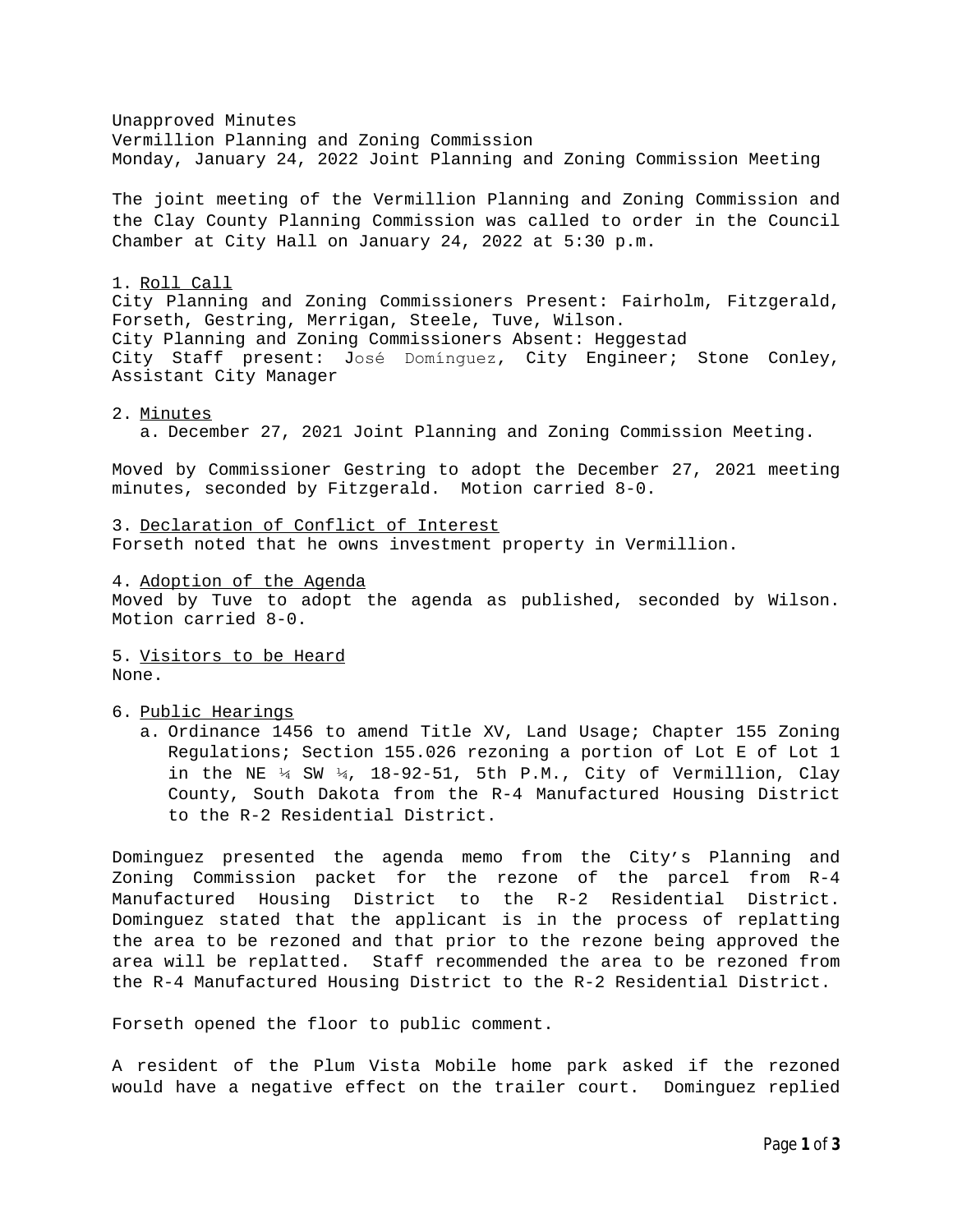that rezoning the existing duplex will not negatively affect the remaining portions of the trailer court.

Mr. Gary Marshall (1719 E. Main), owner of a neighboring property asked if the rezoning would negatively impact properties outside of the trailer court. Dominguez stated that the rezone should not negatively impact adjacent properties since the use, and building, are existing.

Discussion followed.

Moved by Gestring to recommend that the City Council approve the proposed rezoning as recommended by Staff, seconded by Wilson. Motion carried 8-0.

b. Ordinance 1454 to amend the 2012 Joint Zoning Regulations for Clay County and the City of Vermillion by Amending Chapter 6 LI: Light Industrial District, Purpose; Section 6.02 Conditional Uses; and Section 6.02 Applicable Standards.

Dominguez presented the agenda memo from the City's Planning and Zoning Commission packet for the amendment of the LI: Light Industrial District. The amendments being proposed would add "grain terminal/grain processing" and "agribusiness" to the conditional uses and reword the purpose of the district to better describe the uses not allowed. Staff recommended that the proposed amendments to the LI: Light Industrial district be approved.

Forseth opened the floor to public comment.

Mr. Kevin Myron (1919 W. Cherry) gave a brief history of the existing use at the Ag Opportunities property on the west edge of the City limits. Mr. Myron stated that he is in favor of the proposed amendment.

Commissioner Fairholm asked for a point of order and stated clarified that the item for discussion is a zoning amendment to all the LI: Light Industrial district and not a rezone of Mr. Myron's property.

Mr. Scott Schemp (1800 Vonnie) asked the Commission to clarify if the item for discussion was the rezoning of 1919 W. Cherry or an amendment to the LI: Light Industrial District uses. Dominguez stated that the discussion item was the amendment to the zoning district and that a rezone would happen later.

Discussion followed.

Moved by Merrigan to recommend that the City Council approve the proposed amendments to the LI: Light Industrial district in the Joint Zoning Regulations for Clay County and the City of Vermillion, seconded by Tuve. Motion carried 8-0.